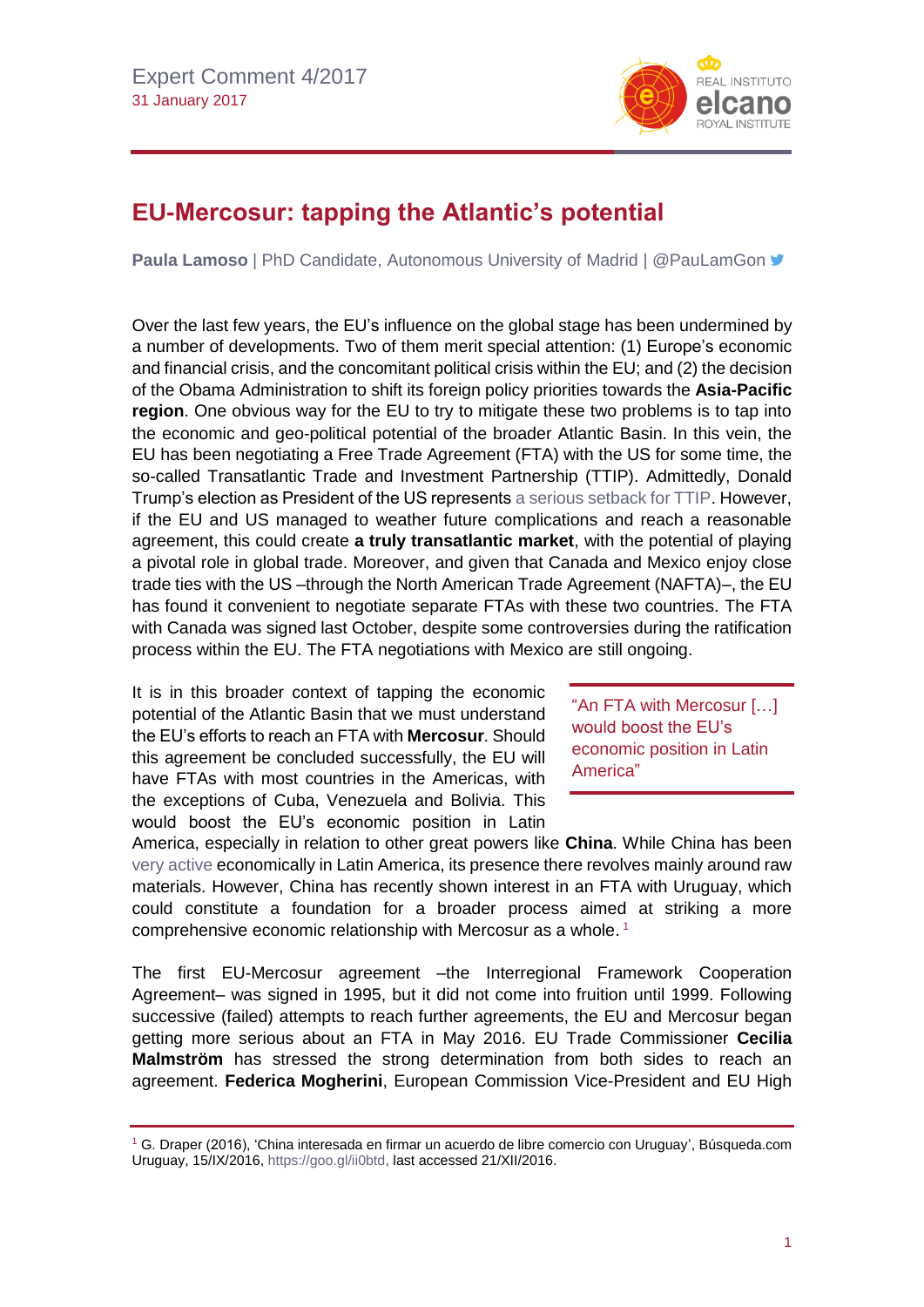Representative for Foreign Affairs and Security Policy, has also shown her strong support recently, by noting in an official visit to Argentina last March that 'interregional connections are the future'. <sup>2</sup> This time around, however, it was Mercosur that initiated the process, not least due to the interest expressed by the new Argentine administration. During a recent visit to Brussels, Argentine President **Mauricio Macri** made a public demonstration of his own personal commitment to furthering economic ties between the EU and Mercosur, by pointing out that 'The European Union and the Argentine Republic have been working intensively together over recent months to give a new political impetus to our longstanding bilateral relations… We are happy we have built an ambitious renewed agenda based on our common understanding of the challenges and opportunities our societies are facing in a globalizing world'.<sup>3</sup>

This new EU-Mercosur FTA would be a 'first generation' trade agreement, and could bring significant economic advantages for both sides. At present, the aim is to wrap up the most complicated parts of the negotiations by the end of 2017 (before the dissolution of the Brazilian Congress in 2018), and to **conclude the agreement before the 2019 European parliamentary elections**. A key element will be a reduction of trade tariffs, which remain very high. EU companies still pay €4 billion in tariff duties each year when exporting to Mercosur countries. The EU economy is heavily dependent on exports, and Mercosur is the EU's  $6<sup>th</sup>$  most significant market destination (in 2015 the EU-Mercosur trade in goods accounted for €88 billion). <sup>4</sup> One important reason why Mercosur is particularly interested in the agreement is that the EU has already signed FTAs with Canada, Australia and New Zealand, which are major agricultural exporters –agriculture and raw materials being the main export products for Mercosur countries–.

On the EU's side, discussions on the Mercosur FTA revolve mainly around **agricultural products**. Member states do not want to undermine the prerogatives of their farmers by offering quotas and huge tariff reductions to the agricultural products that come from the Mercosur countries. France, Ireland and Poland are most vocal in this regard, being amongst the member states with the biggest proportion of farmers. Ireland, for instance, has a very important livestock industry.<sup>5</sup>

"Although the Mercosur-EU agreement is […] mainly focused on tariff reductions, it is also necessary to highlight its geo-political significance"

Other strong opponents are the beef-industry lobbies. On the flip side, an FTA would give most EU member states an opportunity to expand their exports of manufactured products to South America, especially in sectors such as heavy machinery, transport equipment and chemicals. Spain is highly competitive in all these areas, and is championing an EU-Mercosur agreement.

<sup>2</sup> Diario Las Américas (2016), 'Acuerdo de libre comercio entre UE y Mercosur podría concretarse', Buenos Aires, 9/III/2016, [https://goo.gl/3gcI8y,](https://goo.gl/3gcI8y) last accessed 21/XII/2016.

<sup>&</sup>lt;sup>3</sup> Joint Press Release on Visit of the President of the Argentine Republic to the EU Institutions, Brussels, 4 July 2016, checked out on 21 December 2016 <https://goo.gl/M7l7YQ>

<sup>4</sup> EU and Mercosur agree to advance trade talks, Brussels, 8 April 2016, checked out on 21 December 2016 <https://goo.gl/8D1IE5>

<sup>5</sup> Oliver, Ch. & Buck, T. "France leads EU revolt against Mercosur trade talks" Financial Times, Published on 5 May 2016, checked out on 21 December 2016<https://goo.gl/9k2naU>